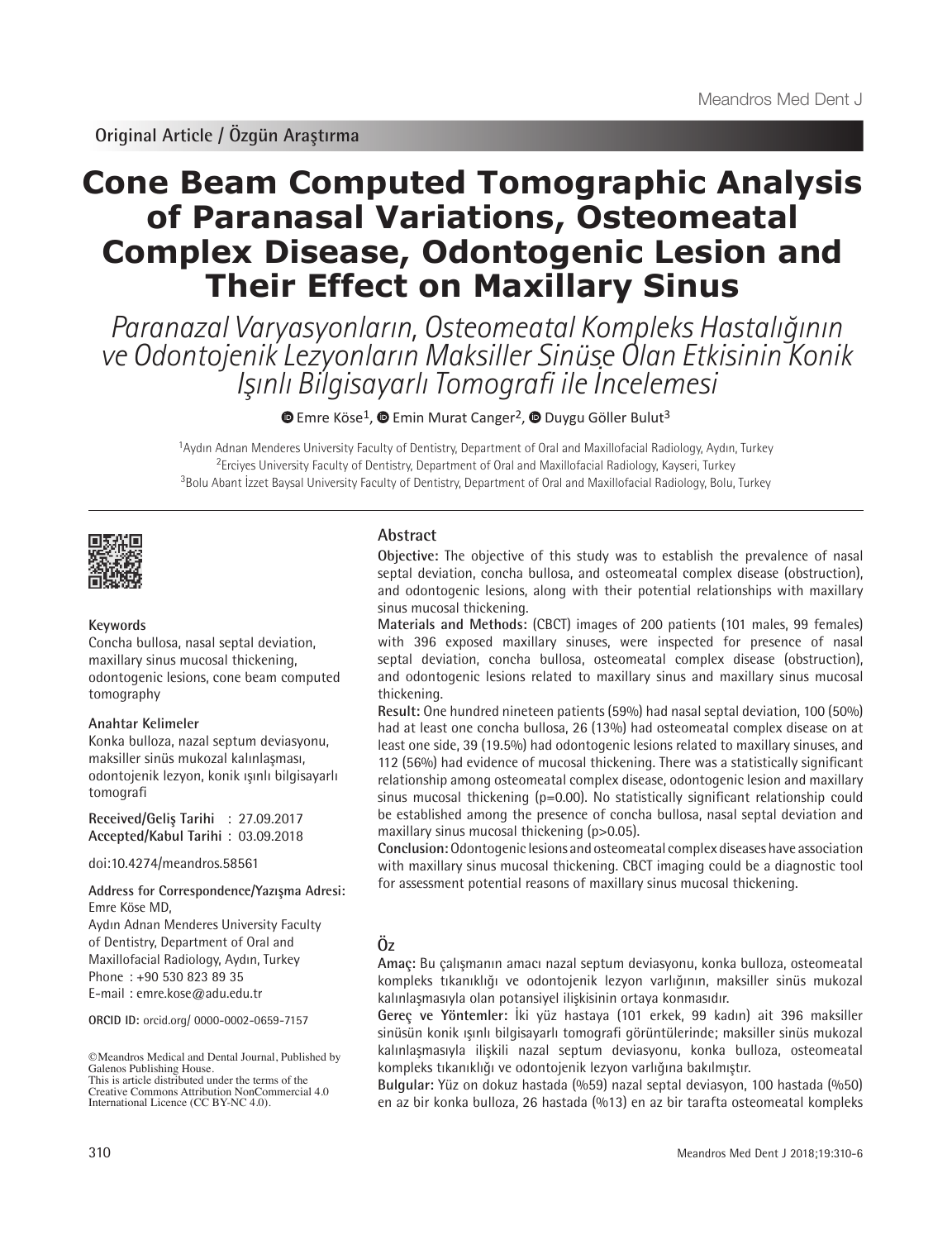hastalığı, 39 hastada (%19,5) maksiller sinüsle ilişkili odontojenik lezyon ve 112 hastada (%56) mukozal kalınlaşma tespit edilmiştir. Osteomeatal kompleks hastalığı ve odontojenik lezyon ile maksiller sinüs mukozal kalınlaşması arasında istatistiksel olarak anlamlı ilişki bulunmuştur (p=0,00). Konka bulloza ve nazal septum deviasyonu ile maksiller sinüs mukozal kalınlaşması arasında istatistiksel olarak anlamlı ilişki bulunmamıştır (p>0,05).

**Sonuç:** Odontojenik lezyon ve osteomeatal kompleks hastalığı ile maksiller sinüs mukozal kalınlaşması arasında ilişki bulunmuştur. Konik ışınlı bilgisayarlı tomografi görüntüleme maksiller sinüste mukozal kalınlaşmaya neden olan potansiyel etmenleri belirlemede tanı aracı olabilir.

# **Introduction**

Maxillary sinuses are air-filled spaces located at the lateral of the nasal cavity and are connected with it through an ostium. They are extending to the apexes of posterior teeth inferiorly. Odontogenic lesions (OL) with close proximity to sinuses such as granulomas, cysts and periodontitis can cause odontogenic maxillary sinusitis (OMS). MS can occur when mucosal membrane of sinuses is irritated by extention of pulp infecton or chronic infection and destruction of tooth socket (1). Maxilary sinusitis is caused by temporary and/or reversible mucociliary dyskinesia (2), which could be caused by some osteomeatal obstructions, allergy, and among other conditions, as well as abnormal growths, such as nasal septal deviations (NSD), concha bullosa (CB) (3-7). Maxillary sinus mucosal thickening (MT) is the radiographical appearance of MS, defined as inflammation of maxillary sinuses (2).

Osteomeatal complex is a term referring to the maxillary sinus ostium, ethmoidal infundibulum, hiatus semilunaris and frontal recess. It is a common channel that links the frontal sinus, anterior and middle ethmoid sinuses and the maxillary sinus to the middle meatus that allows air flow and mucociliary drainage (8). Osteomeatal complex disease (OMD) is an inflammatory mucosal disease which affects the anterior ethmoid cells, the ethmoid infundibulum, and the drainage pathways leading to the middle meatus. Anatomic variations can narrow or block pathways which resulting OMD. Opening the obstruction could result in an improvement of the MS. It is generally believed that OMD, which have strong relationship with septal deviation, may impede ventilation and mucociliary clearance from the sinuses, thus predisposing the affected individual to sinusitis (9,10).

CB is a pneumatized cavity of the concha, which is one of the most frequent variations of nasal cavity also known as a middle turbinate pneumatization. Bolger et al. (11) have classified pneumatization of the concha according to the site as bulbous CB (pneumatization of the bulbous part), lamellar CB (pneumatization of the vertical part) and extensive CB (pneumatization of both lamellar and bulbous parts) (12). It may leads to MS by the obstruction of the middle meatus (13-15).

Computed tomography (CT) is a standard radiographic modality for accurately assessment mucosal changes and variations of nasal cavity and paranasal sinuses. With the growing use of cone beam CT (CBCT) which has lower radiation dose compared with CT, dentists/maxillofacial radiologists and otolaryngologists are more able to define pathological conditions and anatomical aberrancies within the tissues of the sinonasal structures (11,16).

The aim of this study is to determine the prevalence of CB, NSD, OMD, and OL and examine their potential relationship with MT.

#### **Materials and Methods**

The Ethical Committee of the University of Erciyes approved the study protocol (approval no: 2017/440, date: 15.09.2017) that has, therefore, performed in accordance with ethical standards laid down in the Declaration of Helsinki in 1964.

This retrospective study utilized the CBCT (Newtom 5G, QR, Verona, Italy, 110 kVp and 0.57 mA 12-18s, 0.25 mm isotropic voxel size) images of subjects who were referred to our clinic, because of some dental problems (implant planning, cysts, impacted teeth). All CBCT images were evaluated by the same radiologist who has experience in assessing CBCT volumetric data.

The inclusion criteria:

1. Good quality of the CBCT images,

2. Good visibility of both maxillary sinuses with selected field of view (fov),

3. Bilateral existence of at least one of maxillary posterior tooth.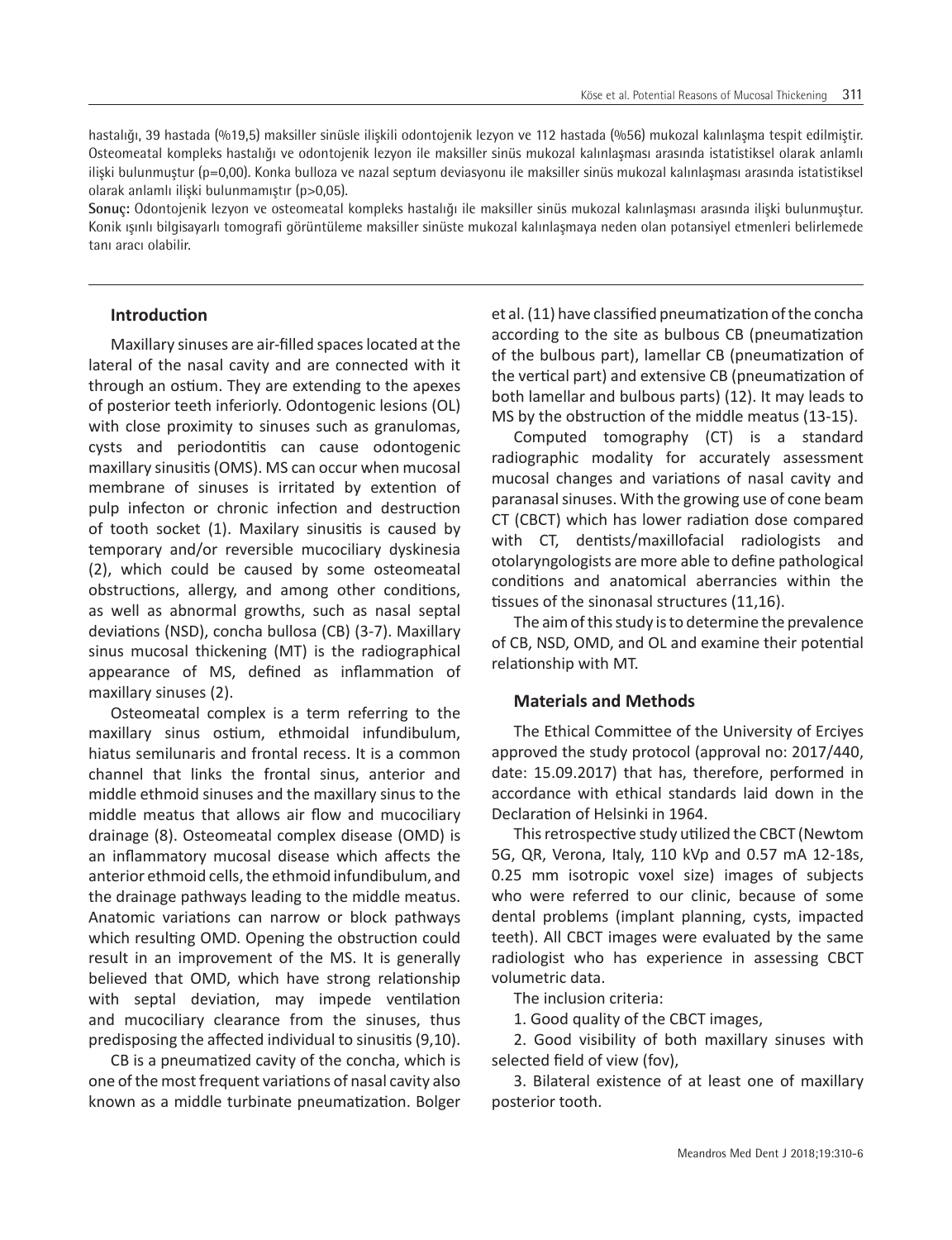The exclusion criteria:

1. Evidence of trauma or developmental anomalies on CBCT images,

2. Subjects with mucosa thickening of all sinus walls,

3. Subjects with a history of prior nasal or sinus surgery.

CBCT images of 200 subjects (99 females and 101 males) were utilized. The images were examined in a darkroom, using the inbuilt software (NNT) in a Dell Precision T5400 workstation (Dell, Round Rock, TX, USA), with a 32-inch Dell LCD screen of 1.280 × 1.024 pixels resolution. The contrast and brightness of the images were adjusted using the image processing tool provided as a part of the software, to ensure optimal visualization.

Scans were reviewed for sinonasal region abnormalities and pathologies, with specific evaluation on the presence of CB and its types, NSD, OL, OMD and MT. CB was defined and classified as the presence of pneumatization of the superior, middle or inferior turbinates (13,16). Deviation of the nasal septum was defined as a deviation of more than 4 mm from the midline (16). Presence of pneumatization of the nasal septum was also investigated. Each of the

maxillary sinuses and osteomeatal obstructions were assessed separately. Presence of MTs exceeding 2 mm was defined as MT (16,17). Teeth with apical lesions (granulomas, cysts), which were in contact with or exposed the sinus floor, were identified and their respective sides recorded (Figure 1a-f).

#### **Statistical Analysis**

Statistical analysis was performed by SPSS 16.0 for Windows (SPSS, Chicago, IL) to determine the prevalence of NSD, type of CB, MS, OMD, and OL. Categorical variables were shown, along with their respective percentage values, and were compared using the  $\chi^2$  tests. For this purpose, p<0.05 was considered as statistically significant.

### **Results**

CBCT images of 396 sides of 200 patients were examined. Ninety-nine (49.5%) of them were female and 101 (50.5%) were male.

**Osteomeatal complex disease:** OMD was present in 26 subjects. Seven were on the left side, 9 on the right side, and 10 were bilaterally. While 22 were male, the number of female was 4. There was statistically significant difference in accordance to gender (p=0.00) (Tables 1, 2)



**Figure 1.** a) Bulbous type of concha bullosa, b) Extensive type of concha bullosa, c) Lamellar type of concha bullosa, d) Left sided septal deviation, e, f) mucosal thickening related with odontogenic lesion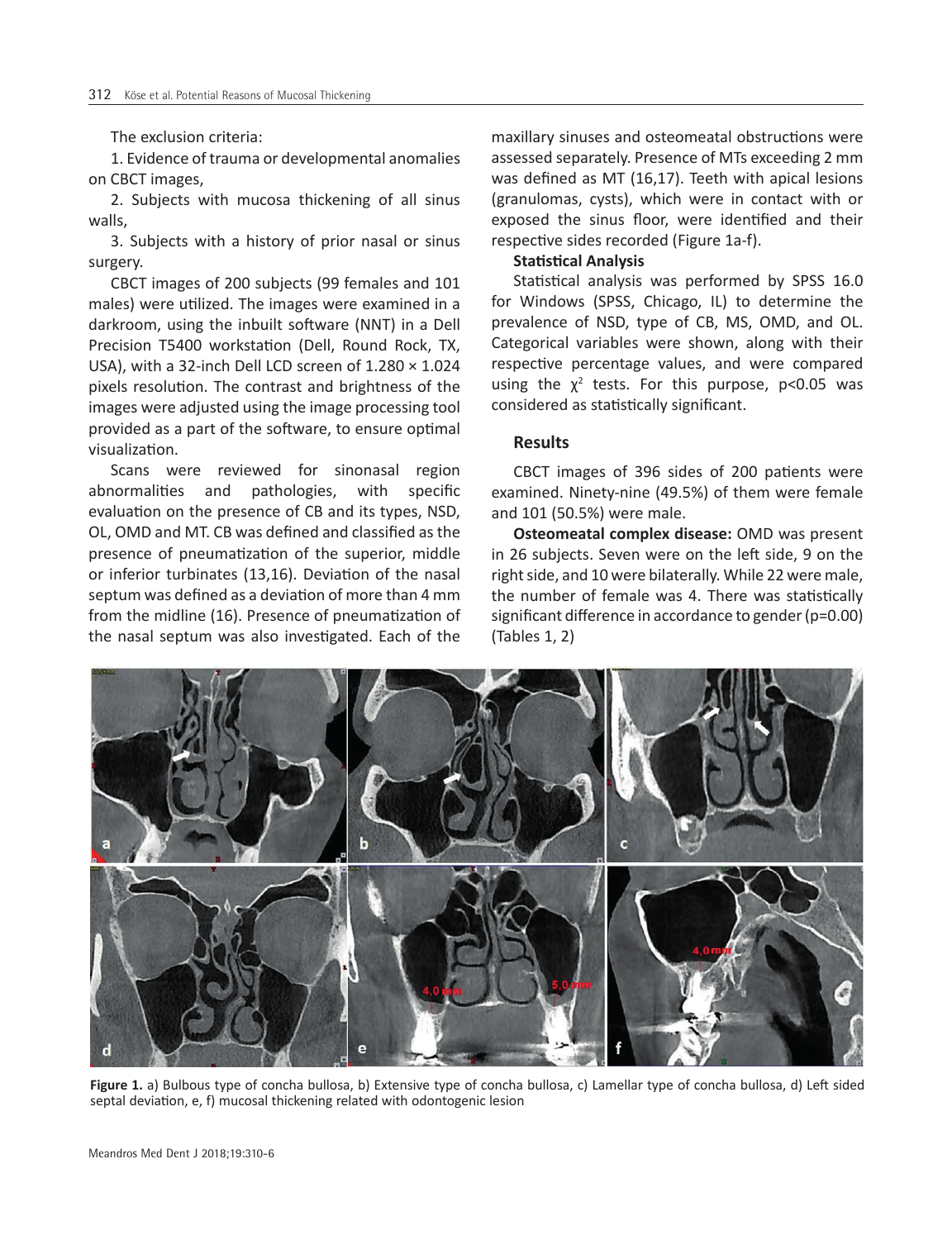| Table 1. Distribution of the pathological conditions according to gender |                                       |            |                |           |                               |            |                           |             |                           |          |
|--------------------------------------------------------------------------|---------------------------------------|------------|----------------|-----------|-------------------------------|------------|---------------------------|-------------|---------------------------|----------|
| <b>Condition</b>                                                         | <b>Osteomeatal complex</b><br>disease |            | Concha bullosa |           | <b>Nasal septal deviation</b> |            | <b>Odontogenic lesion</b> |             | <b>Mucosal thickening</b> |          |
| <b>Gender</b>                                                            |                                       |            |                |           |                               |            |                           |             |                           |          |
|                                                                          | Present                               | Absent     | Present        | Absent    | Present                       | Absent     | Present                   | Absent      | Present                   | Absent   |
| Female                                                                   | 22 (84.6%)                            | 79 (45.4%) | 45 (45%)       | 56 (56%)  | 69 (57.9%)                    | 31 (38.2%) | 23 (58.9%)                | 78 (48.4%)  | 64 (57.1%)                | 37 (42%) |
| Male                                                                     | 4(15.4%)                              | 95 (54.6%) | 55 (55%)       | 44 (44%)  | 50 (42%)                      | 50 (61.7%) | 16 (41%)                  | 83 (51.6%)  | 48 (42.9%)                | 51 (58%) |
| <b>Total</b>                                                             | 26 (13%)                              | 174 (87%)  | 100 (50%)      | 100 (50%) | 119 (59%)                     | 81 (41%)   | 39 (19.5%)                | 161 (80.5%) | 112 (56%)                 | 88 (44%) |

| Table 2. Distribution of the pathological conditions according to the effected side |                                       |      |                   |     |                           |                          |                              |      |                              |      |
|-------------------------------------------------------------------------------------|---------------------------------------|------|-------------------|-----|---------------------------|--------------------------|------------------------------|------|------------------------------|------|
| <b>Condition</b>                                                                    | <b>Osteomeatal complex</b><br>disease |      | Concha<br>bullosa |     | Nasal septal<br>deviation |                          | Odontogenic<br><b>lesion</b> |      | <b>Mucosal</b><br>thickening |      |
| <b>Effected side</b>                                                                |                                       |      |                   |     |                           |                          |                              |      |                              |      |
|                                                                                     | $\mathsf{n}$                          | (%)  | $\mathsf{n}$      | (%) | n                         | (%)                      | n                            | (%)  | n                            | (%)  |
| Left side                                                                           |                                       | 26.9 | 10                | 10  | 63                        | 52.9                     | 8                            | 20.5 | 18                           | 16   |
| <b>Right side</b>                                                                   | 9                                     | 34.6 | 35                | 35  | 56                        | 47.1                     | 16                           | 41   | 33                           | 29.5 |
| <b>Bilateral</b>                                                                    | 10                                    | 38.5 | 55                | 55  |                           | $\overline{\phantom{a}}$ | 15                           | 38.5 | 61                           | 54.5 |
| <b>Total</b>                                                                        | 26                                    | 100  | 100               | 100 | 119                       | 100                      | 39                           | 100  | 112                          | 100  |

**Concha bullosa:** CB was observed in 100 (50%) of the subjects (55 female and 45 male). All were noted in the middle concha. Of the 155 CBs, 10 were seen only in the left, 35 were located only in the right, and in 55 were detected bilaterally. Reverse curvature and absence of concha were not detected. Bulbous CB was found in 48 cases, extensive type CB in 8 cases, and lamellar CB in 99 cases. (Figure 1a-c) There was no significant statistical difference in accordance to gender (p>0.05) (Tables 1, 2).

**Nasal septal deviation:** NSD was found in 119 (59.5%) cases (50 female and 69 male). Pneumatisation of nasal septum was not detected. Left-sided deviation was found in 63 (15.9%) cases, and rightsided deviation of the nasal septum was found in 56 (14.5%) cases (Figure 1d). In accordance to gender, no significant statistical difference was found (p>0.05) (Tables 1, 2).

**Odontogenic lesion:** Fifty- four OLs were detected in 39 (19.5%) of all cases (16 female and 23 male). Eight (20.5%) were at the left, 16 (41%) were at the right and 15 (38.5%) were present bilaterally (p>0.05) (Tables 1, 2).

**Maxillary sinus mucosal thickening:** In 112 (56%) of cases MT was detected (48 female, 64 male). While 18 (16%) was left-sided, 33 (29.5%) was right-sided MT, and bilateral MT was found in 61 (54.5%) of the cases. No significant statistical difference was found in accordance to gender (p>0.05) (Tables 1, 2).

The concomitant presence of CBs and NSD was in 64 cases. There wasn't any statistically significant relationship between the presence of CB and NSD (p>0.05). No statistically significant differences found between types of CB and OMD (p>0.05) (Table 3).

**Concha bullosa and mucosal thickening:** Fifty of the right-sided CBs also presented right-sided MS. Twenty- four of the left-sided CBs also presented leftsided MT. In addition, 15 of the subjects with bilateral CB had bilateral MT. MT was seen more often in cases with lamellar type CB (73.3%). There wasn't any statistically significant relationship between MT and CB (p>0.05) (Table 3).

**Nasal septal deviation and mucosal thickening:** Thirty-three of the right-sided NSDs had ipsilateral MT. Twenty- seven left-sided NSDs, had also ipsilateral MT. There was no statistically significant difference between NSD and MT (p>0.05) (Table 3).

**Osteomeatal complex disease and mucosal thickening:** Aamong the 9 right-sided OMDs, 8 had ipsilateral MT. On the other hand, of 6 of 7 leftsided OMDs had ipsilateral MT. Additionally 9 of 10 bilateral OMDs also were presenting MT. There was a statistically significant relationship between OMD and MT (p=0.00) (Table 3).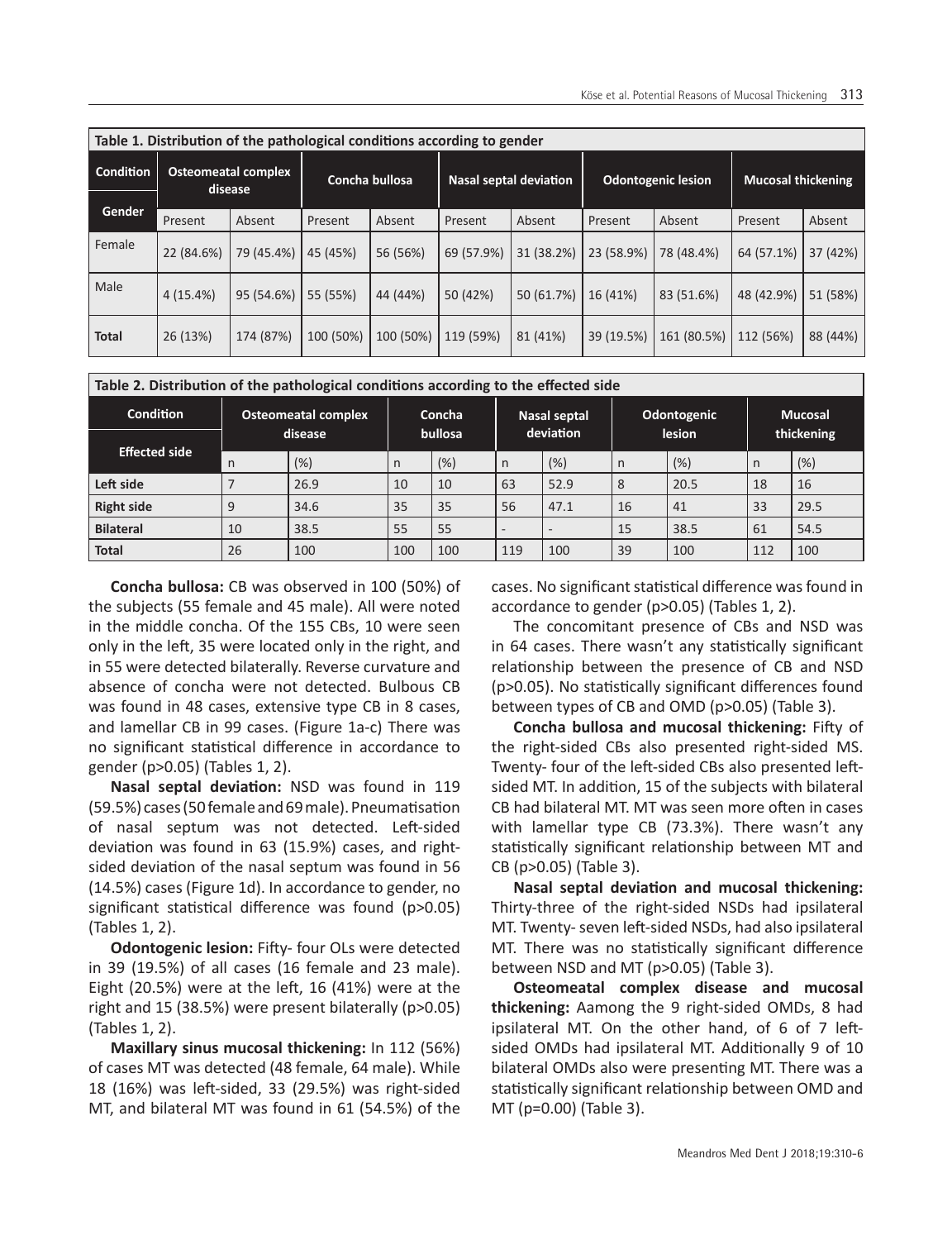| Table 3. Statistical analyse of the evaluated parameters                                                                                                                     |           |       |            |           |           |  |  |  |  |
|------------------------------------------------------------------------------------------------------------------------------------------------------------------------------|-----------|-------|------------|-----------|-----------|--|--|--|--|
|                                                                                                                                                                              | <b>MT</b> | CB    | <b>OMD</b> | <b>OL</b> | <b>SD</b> |  |  |  |  |
| <b>MT</b>                                                                                                                                                                    |           | 0.31  | $0.000*$   | $0.000*$  | 0.37      |  |  |  |  |
| <b>CB</b>                                                                                                                                                                    | 0.31      |       | 0.102      | 0.624     | 0.563     |  |  |  |  |
| <b>OMD</b>                                                                                                                                                                   | $0.000*$  | 0.102 |            | 0.906     | 0.104     |  |  |  |  |
| <b>OL</b>                                                                                                                                                                    | $0.000*$  | 0.624 | 0.906      |           | 0.268     |  |  |  |  |
| <b>SD</b>                                                                                                                                                                    | 0.37      | 0.563 | 0.104      | 0.268     |           |  |  |  |  |
| *Correlation is significant at the 0.01 level. MT: Mucosal thickening, CB: Concha bullosa, OMD: Osteomeatal complex disease, OL: Odontogenic lesion,<br>SD: Septal deviation |           |       |            |           |           |  |  |  |  |

**Mucosal thickening and odontogenic lesion:** Fourteen of the 16 right-sided OLs had right-sided MT, 7 of the 8 left-sided OLs had also left-sided MT, and additionally, 13 of the 15 subjects with bilateral OL had also bilateral MT. There was statistically significant relationship between MT and OL (p=0.00) (Table 3).

# **Discussion**

MS is an inflammation of maxillary sinuses caused by mucociliary transport failure, related to numerous factors, such as anatomic malformations (NSD, CB), OLs, immune deficits, allergic reactions, smoking, atmospheric pollution, sinonasal polyposis, etc. (2- 7,12,18,19). Maxillary sinus MT is the radiographical appearance of MS (20). Preoperative evaluation of these factors is important, as it helps to identify potential candidates for surgical procedure and the exact treatment of MS (21).

CB is the most common variation of the nasal cavity and is most often found in the middle concha (20,22). CB prevalence was reported in the earlier studies (13,20) to range from 14-53% to 35-53%. Tsai et al. (23) and Yiğit et al. (24) reported the CB ratio of 31.5% and 25%, respectively. Presence of bilateral CB reported to range from 45% to 61.5% in extant studies (22,25). Tunçyürek et al. (12) reported lamellar CB in 25.3% of the examined cases, bulbous CB in 6.2%, and extensive type of CB in 11.1% of the cases. Subramanian et al.(26) and Smith et al. (16) reported that CB was seen more frequently in females. This is in harmonious with our results, as most subjects with CB were female. In our study while the ratio of lamellar CB (25%) was similar with previous studies, the percentages of bulbous (12.12%) and extensive CBs (2.02%) were different.

NSD is the most frequent deformity of the nasal structures. In the extant literature, its incidence is varying from 40 to 45% (24,25). In our study, the ratio of cases with NSD (59.5%), is higher than the ones found in the study conducted by Smith et al. (16) (19.4%), and lower than those reported by Stallman et al. (13) (65%) and Subramanian et al. (26) (62.9%). Although some researchers indicated a relationship between NSD and large CB, the association between them is still unclear (14,25). The concomitant existence of NSD and CB was reported as 44.6% by Hatipoğlu et al. (20). On the other hand, Yiğit et al. (24) revealed the incidence of CB in to18.95% in non-NSD subjects and 45.34% in NSD subjects. With a ratio of 53.38%, our study revealed a higher incidence of concomitant presence of CB and NSD. Regional differences and genetic factors could be responsible for these paranasal variatons.

The relationship between NSD and MT is also still unclear (24). In CT studies, Tunçyürek et al. (12) and Smith et al. (16) could not establish an exact association between them. In a study, severe NSD was reported as a predisposing factor for MT (4). In another CT study, Hatipoğlu et al. (20) pointed out a relationship between the cases with severe NSD and existence of MT. In the present study, no statistically significant relationship was found between NSD and MT (p>0.05).

It is important to investigate the relationship of MT with the presence/absence of CB, reverse curvatured concha, and OMD. CB, especially when accompanied with pneumatization of the lower section, constitutes a predisposing factor for the development of OMD. The occurance of the sinus diseases by the block ventilation and mucociliary clearance of the maxillary sinuses caused by the pressure of OMD and CB to the middle meatus, infundibulum, uncinated process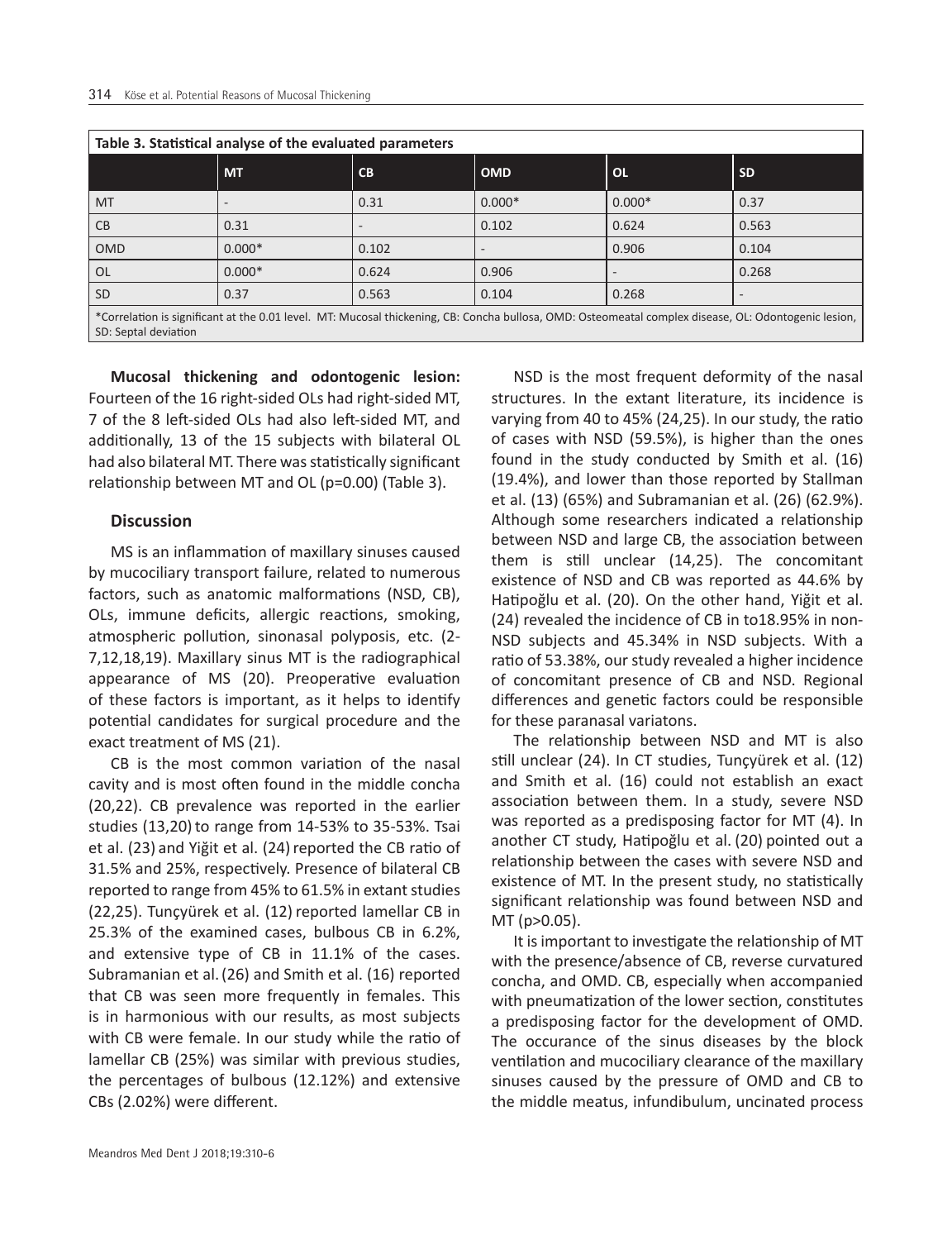was asserted (3,11,12). Also it was suggested that the presence of CB prevented appropriate airflow and predisposed the sinus diseases. Contrary findings were also reported (12,13,27-29). For example, Lee et al. (15) reported a case with massive CB which resulted in an OMD and caused right-sided MS. Yousem and David (14) pointed out that CB of a greater size could lead to MT. Contrary to this data, Stallman et al. (13) found no significant relationship between the size of CB and MT, as 78% of subjects had MT without CB (13). No relationship among NSD, CB and MT was stated in our study (p>0.05).

OMS is an inflammatory disease caused by the extent of apical inflammations due to proximity of tooth apexes into the sinus. Mucous membrane of maxillary sinus changes and adjacent OLs can be defined by CBCT images. OMS comprises about 10- 12% of all MS cases and some studies determined its prevalence as ranging from 10% to 86% (21). Lu et al. (30), stated that 26% of subjects with maxillary sinus MT had also periapical lesions. In another study, 72.6 % of cases with MT also found in relationship with adjacent periapical infection and had changes in the maxillary sinus floor (31). Correspondingly, higher ratio of relationship between OL and MT was found in our study.

The diagnosis of MS should include clinical examination (dental examination, nasal endoscopic examination) and CT of paranasal sinuses (9,21). Cost and radiation dose from CBCT are substantially lower than the pertaining to CT, but are higher compared to traditional imagining techniques (31- 33). CBCT provides advanced imagining opportunities of paranasal region with isotropic voxel size and high resolution images. Mucosal changes of sinuses, dimension of OLs, paranasal region abnormities and anatomic structures can be easily detected and evaluated by examining CBCT images (34).

Sinus membrane elevation or "sinus lift" is a significant procedure before dental implant placement (35). Preoperative CBCT examination allows evaluation of MT and residual ridge heights. Before sinus lift surgery, MT should be determined, because greater MT than 5 mm can be related with OMD as well as MS (36).

#### **Study Limitations**

Lack of clinical conditions and exact history of paranasal problems of the patients whose CBCT images were used are the limitations of our study. There is

no previous CBCT study evaluated all parameter's relationships with each other. The main aim of this study is to give an idea about the utilization of the CBCT in the examination of the paranasal region.

# **Conclusion**

Our results did not show statistically significant relationship MT and NSD, CB, OMD except OL. Maybe with future studies showing clinical conditions may give more accurate and compherensive statements about this relationship. Despite limitations, our findings showed that identification of MT by CBCT imaging could help to identify the reasons behind MS. CBCT examination enables diagnosis of mucosal changes in maxillary sinuses, as well as variations of paranasal structures and spread of OLs. Thus, CBCT imaging could also be a diagnostic tool for assessment of the NSD, CB, OMD, and OL and their potential relationship with MT.

# **Ethics**

**Ethics Committee Approval:**The Ethical Committee of the Erciyes University (approval no: 2017/440, date: 15.09.2017).

**Informed Consent:** It was not taken.

**Peer-review:** Externally peer-reviewed.

#### **Authorship Contributions**

Surgical and Medical Practices: E.K., Concept: E.K., Design: E.K., Data Collection or Processing: D.G.B., E.K., Analysis or Interpretation: E.M.C., E.K., Literature Search: D.G.B., E.K., Writing: E.M.C., E.K.

**Conflict of Interest:** No conflict of interest was declared by the authors.

**Financial Disclosure:** The authors declared that this study received no financial support.

#### **References**

- 1. Lechien JR, Filleul O, Costa de Araujo P, Hsieh JW, Chantrain G, Saussez S. Chronic maxillary rhinosinusitis of dental origin: A systematic review of 674 patient cases. Int J Otolaryngol 2014; 2014: 465173.
- 2. Brisolla ADOP. Chronic maxillary sinusitis associated with dental impression material. Med Oral Patol Oral Cir Bucal 2009; 14: 163-6.
- 3. Zinreich SJ, Mattox DE, Kennedy DW, Chisholm HL, Diffley DM, Rosenbaum AE. Concha bullosa: CT evaluation. J Comput Assist Tomogr 1988; 12: 778-84.
- 4. Rode M, Podboj J, Kogoj-Rode M. Sinus maxillaries mycetoma of odontogenic origin: case report. Braz Dental J 2004; 15: 248-50.